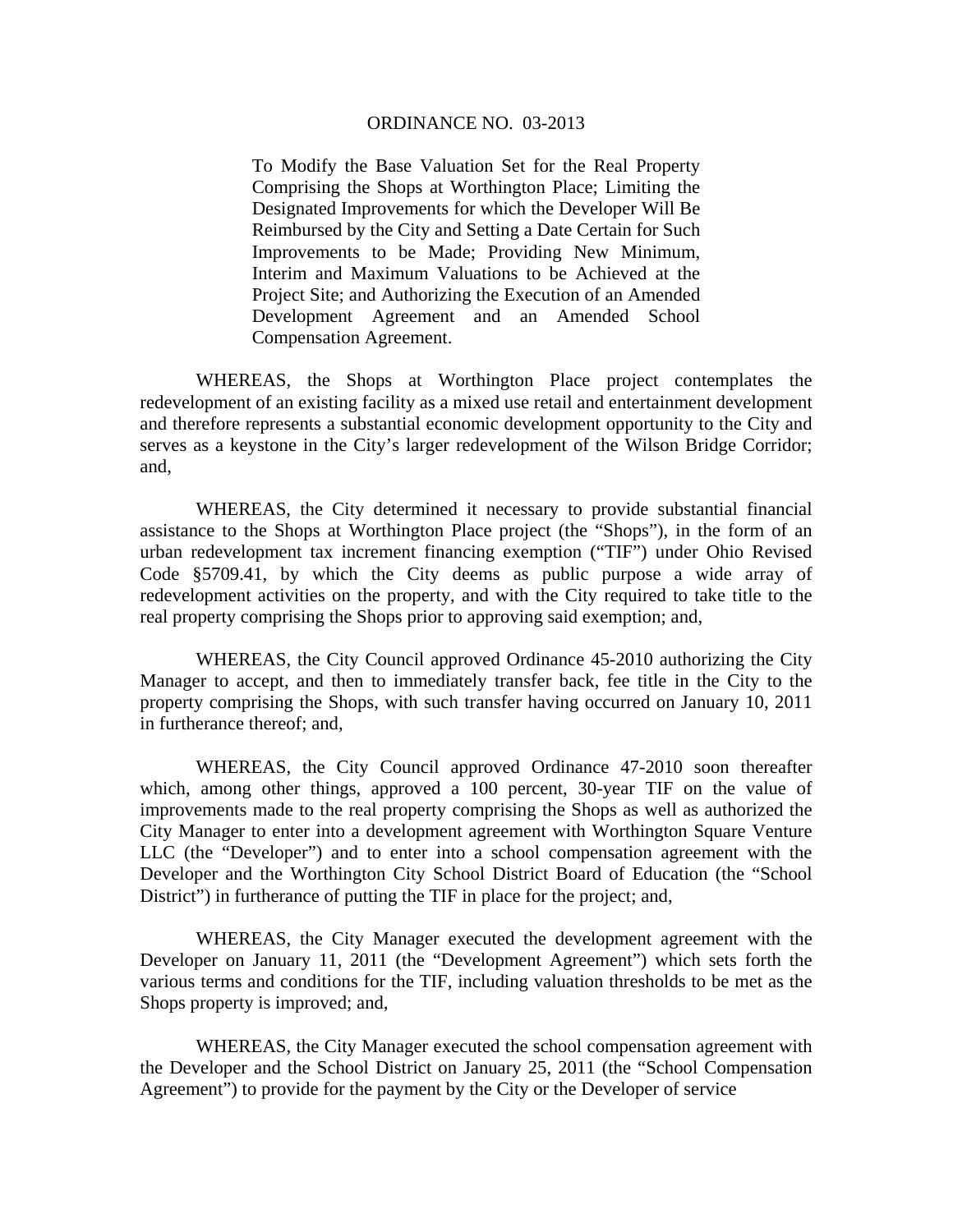#### ORDINANCE NO. 03-2013

payments to the School District that approximate the School District's revenue foregone by virtue of the TIF's exemption of taxes on improvements made to the Shops; and,

WHEREAS, as the redevelopment and renovation work has commenced at the Shops, and in light of other economic factors associated with the Shops project, the Developer has recognized a need to make certain modifications to the Development Agreement and School Compensation Agreement, including resetting the base value of the real property comprising the Shops as well as the scope of redevelopment costs to be reimbursed by the City from TIF revenues; and,

WHEREAS, the parties have fully discussed the Developer's requested changes to the Development Agreement and the School Compensation Agreement and the City and the School District have requested from the Developer, in consideration for such modifications, further changes to the agreements for purposes of clarifying the parties' respective positions; and,

WHEREAS, this Council desires continuing to make available the TIF exemption on the value of improvements as they are made to the Shops, and understands and accepts the scope of the changes to the Development Agreement and the School Compensation Agreement.

NOW, THEREFORE, BE IT ORDAINED by the Council of the Municipality of Worthington, County of Franklin, State of Ohio:

SECTION 1. The base valuation of the real property comprising the Shops shall be modified to that of \$4,363,700, with said base value representing a decrease from \$6,000,000 as originally set by the parties and reflecting the allocated purchase price paid.

SECTION 2. The City will pay the costs of the construction of those Designated Improvements as specifically described on Exhibit A attached hereto and incorporated herein by this reference, as will be completed on or before January 1, 2014, with such limitation on cost reimbursements not having any other effect on the public purpose finding by this City Council under Ordinance 47-2010 regarding the Improvements to be made.

SECTION 3. The minimum valuation for the real property comprising the Shops shall be that of \$16,863,700 as of tax year 2014 (i.e., tax lien date of January 1, 2014), with said date representing a one (1) year extension by which the Developer is to achieve the minimum valuation.

SECTION 4. In recognition of the Developer's extension to achieve the minimum valuation, an interim floor valuation of \$10,000,000 shall be set for tax year 2013 (i.e., tax lien date of January 1, 2013).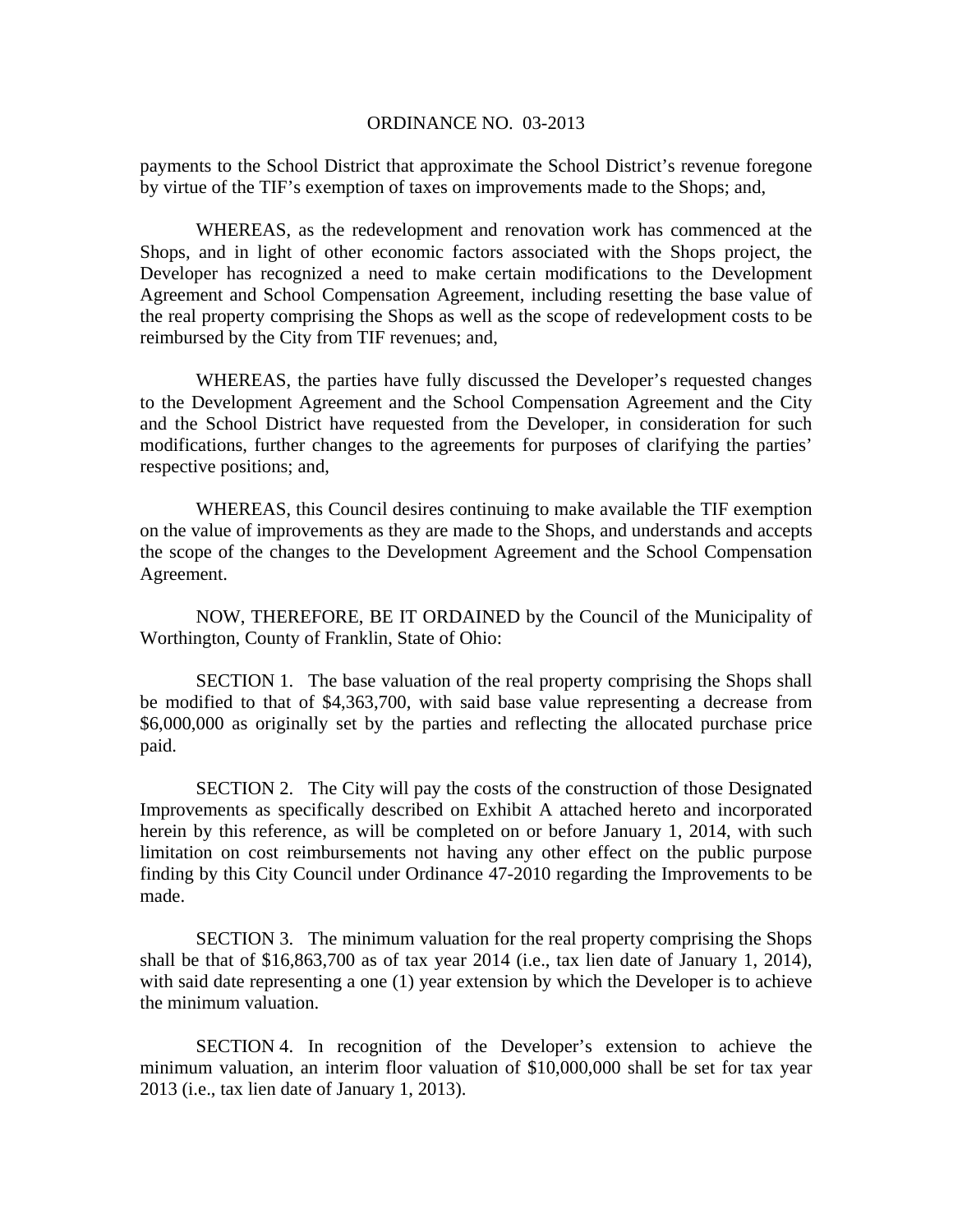SECTION 5. The maximum valuation of the real property comprising the Shops, to which the Developer's reimbursement for the Costs of the Designated Improvements is limited, shall be that of \$22,863,700.

 SECTION 6. The Service Payments received by the City shall be deposited into the TIF Fund and used (i) first, to pay the City's customary and reasonable costs related to the exercise of its rights and the discharge of its obligations under the TIF Statutes, this Ordinance and Ordinance 47-2010, the Development Agreement, the Compensation Agreement and all other related laws, agreements and undertakings, (ii) second, to make payments to the School District as described in the Compensation Agreement, (iii) third, to pay the costs of the construction of the Designated Improvements as described in the Development Agreement, and (iv) fourth, if any Service Payments remain in the TIF Fund after the payments described in  $(i) - (iii)$  above, to make payments to the City to be used for purposes of making any other future public improvements.

SECTION 7. The City Manager is hereby authorized to execute the Amended Development Agreement with the Developer on behalf of the City substantially in the form on file with the City.

SECTION 8. The City Manager is hereby authorized on behalf of the City to execute the Amended School Compensation Agreement among the Developer, the City and the School District substantially in the form on file with the City.

SECTION 9. That notice of passage of this Ordinance shall be posted in the Municipal Administration Building, the Worthington Library, the Griswold Center and the Worthington Community Center and shall set forth the title and effective date of the Ordinance and a statement that the Ordinance is on file in the Office of the Clerk of Council. This Ordinance shall take effect and be in force from and after the earliest period allowed by law and by the Charter of the City of Worthington, Ohio.

Adopted February 4, 2013

 $\Box$  [Signature on File] President Pro-Tem of Council

Attest:

[Signature on File]\_\_\_\_\_\_\_\_\_\_\_ P.H. February 4, 2013 Clerk of Council Effective February 27, 2013

Introduced January 22, 2013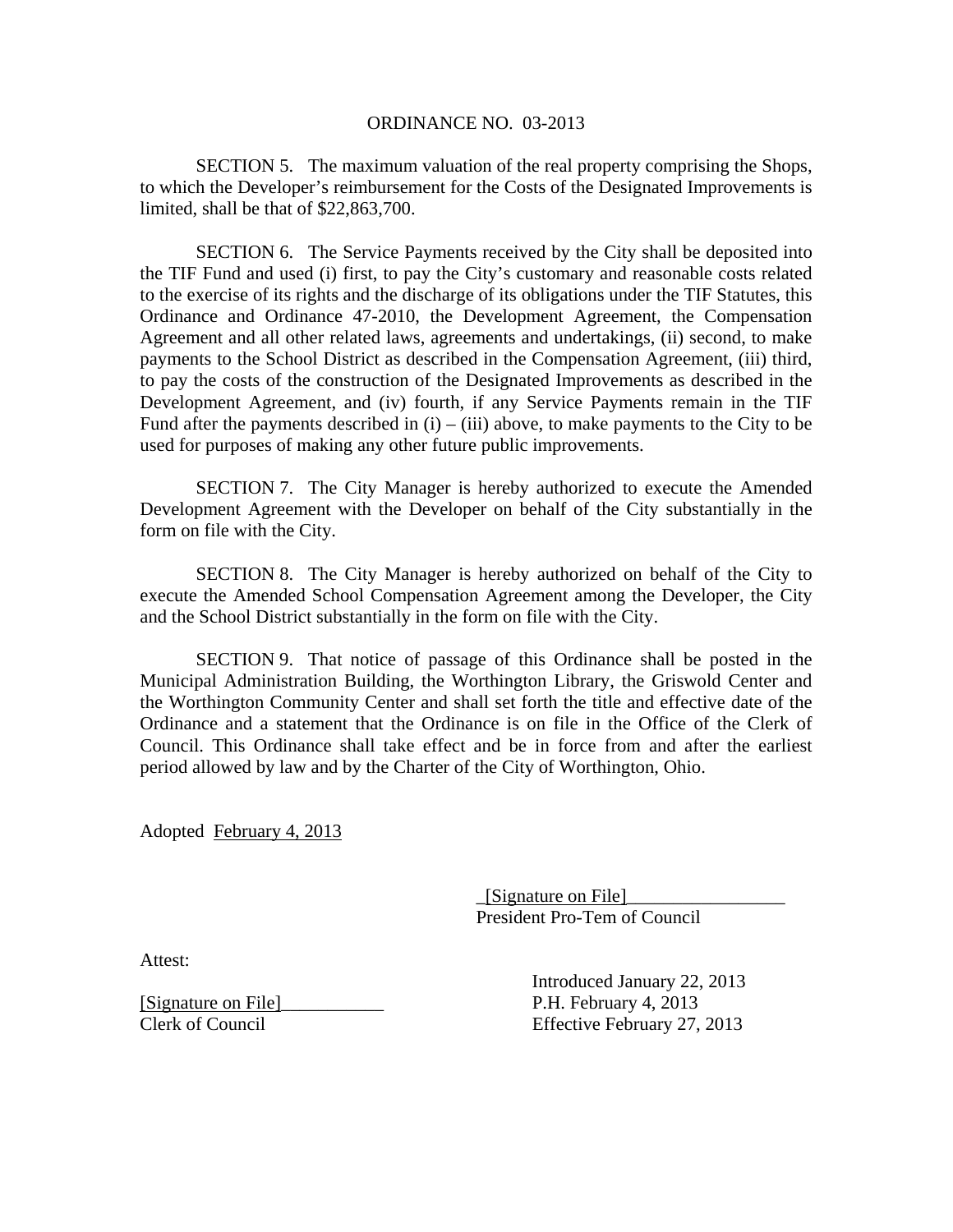# EXHIBIT A

## Designated Improvements

Assistance provided by the City under this Agreement will help offset redevelopment costs incurred by Developer to the real property commonly known as The Shops at Worthington Place and as described in Exhibit A of this Agreement (Property).

It is the parties' intention that assistance under this Agreement will be directed to offset only the costs of the real property improvements as identified, below, and herein characterized by the parties as exterior-focused (unless otherwise specifically noted), durable, incorporated into the realty, and that demonstrably contribute to the Property's long-term economic sustainability for mixed-use, retail, and entertainment opportunities (Designated Improvements).

It is the parties' further intention that professional fees and construction management and supervisory costs and fees that are included in the Cost of the Designated Improvements shall be reasonable in scope and degree. Not considered Designated Improvements under this Agreement are Developer's attorney fees and the costs associated with interior furniture and fixtures (unless otherwise specifically noted).

The Designated Improvements are expected to consist of and are limited to the following:

## A. South Entry:

- Rework of sidewalk and grade walls at the area between the South Entry and the southeast corner of the mall.
- Removal of Smaller Entry Feature to the West. Structure for Entry Feature at Main Entrance to remain and receive new pediment, side trims and column covers (square with Hardi trim to match Talbot's).
- Work does not include making the existing entry handicap accessible.
- Replace all handrails.
- Paint the entry building (portion of south façade that projects out) with an "antique" white type finish (something that allows existing brick color to show through at spots) – trim will also need painting.
- Add trellis on either side of entry aluminum frame with woven straps. Trellis would be supported off building and probably into ground.
- Irrigation and landscaping to trellis areas

### B. East Entry:

- Demolition of existing entry structure.
- Upgrading of center portions of entry plaza. Some portions of existing paving will remain. The plaza area basically leaves the existing pavers in place except at the center where the gazebo was removed. The entry center will receive some type of decorative inset into the pavement.